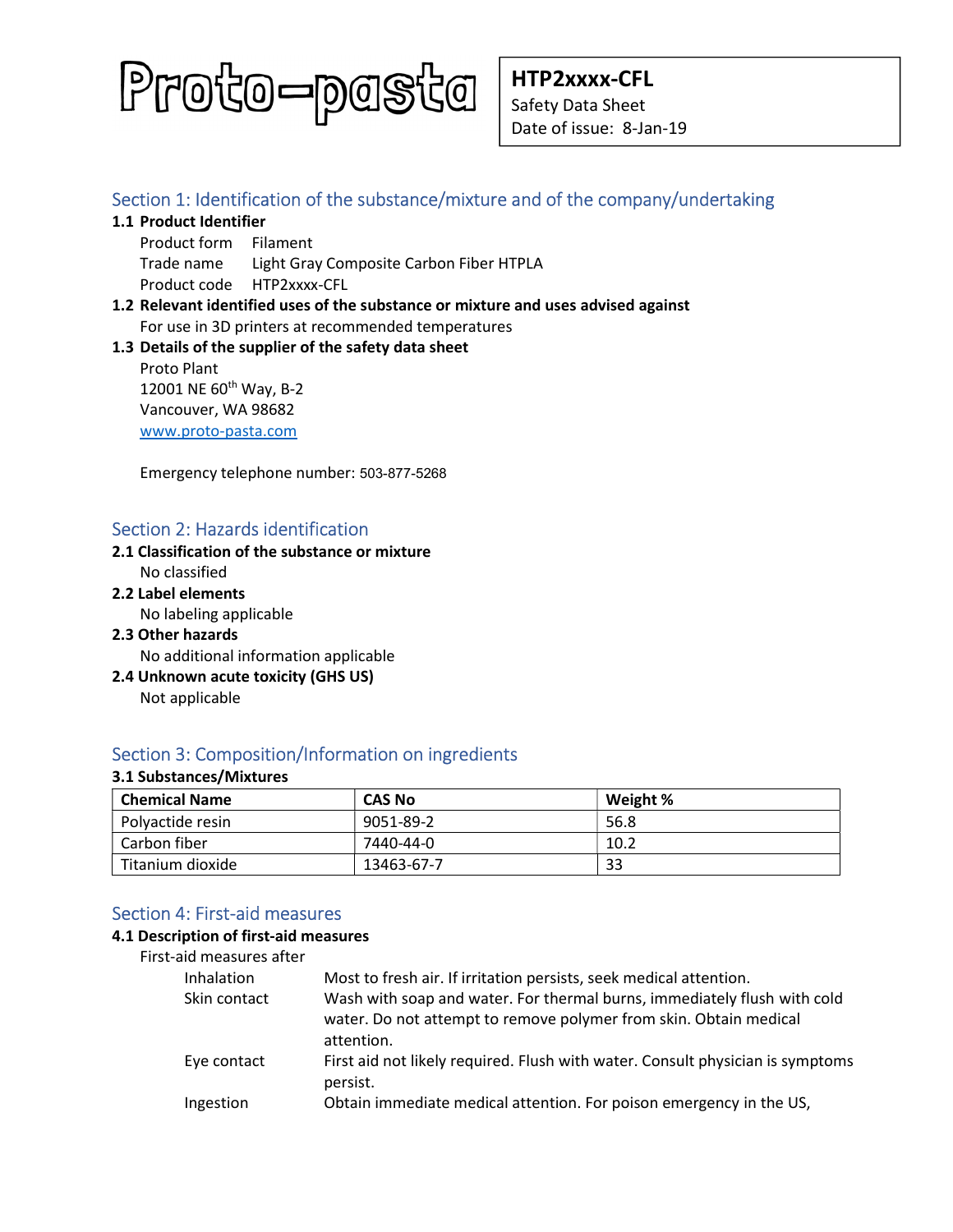# Proto-pasta

HTP2xxxx-CFL Safety Data Sheet Date of issue: 8-Jan-19

call 1-800-222-1222

- 4.2 Most important symptoms and effects, both acute and delayed No additional information available
- 4.3 Indication of any immediate medical attention and special treatment needed Treat symptomatically

# Section 5: Firefighting measures

## 5.1 Extinguishing media

Unsuitable extinguishing data None known

Suitable extinguishing data Water spray, dry powder, foam

5.2 Special hazards arising from the substance or mixture Burning produces obnoxious and toxic fumes

## 5.3 Advice for firefighters

As in any fire, wear self-contained breathing apparatus and full protective gear

# Section 6: Accidental release measures

## 6.1 Personal precautions, protective equipment, and emergency procedures

6.1.1 For non-emergency personnel

Sweep up to prevent slipping hazard

6.1.2 For emergency responders Wear protective gear

# 6.2 Environmental precautions

Do not flush into surface water or sanitary sewer system. Do not allow material to contaminate ground water systems.

## 6.3 Methods and material for containment and cleaning up

Clean up promptly with scoop or vacuum. Sweep up and shovel into suitable containers for disposal.

## 6.4 Reference to other sections

No additional information available

# Section 7: Handling and Storage

## 7.1 Precautions for safe handling

| Precautions for safe handling | Ensure good ventilation of the work station. Wear personal       |
|-------------------------------|------------------------------------------------------------------|
|                               | protective equipment.                                            |
| Hygiene measures              | Do not eat, drink, or smoke when using this product. Always wash |
|                               | hands after handling the product.                                |

## 7.2 Conditions for safe storage, including any incompatibles

Store in a well-ventilated place. Keep cool.

#### 7.3 Specific end use(s)

No additional information available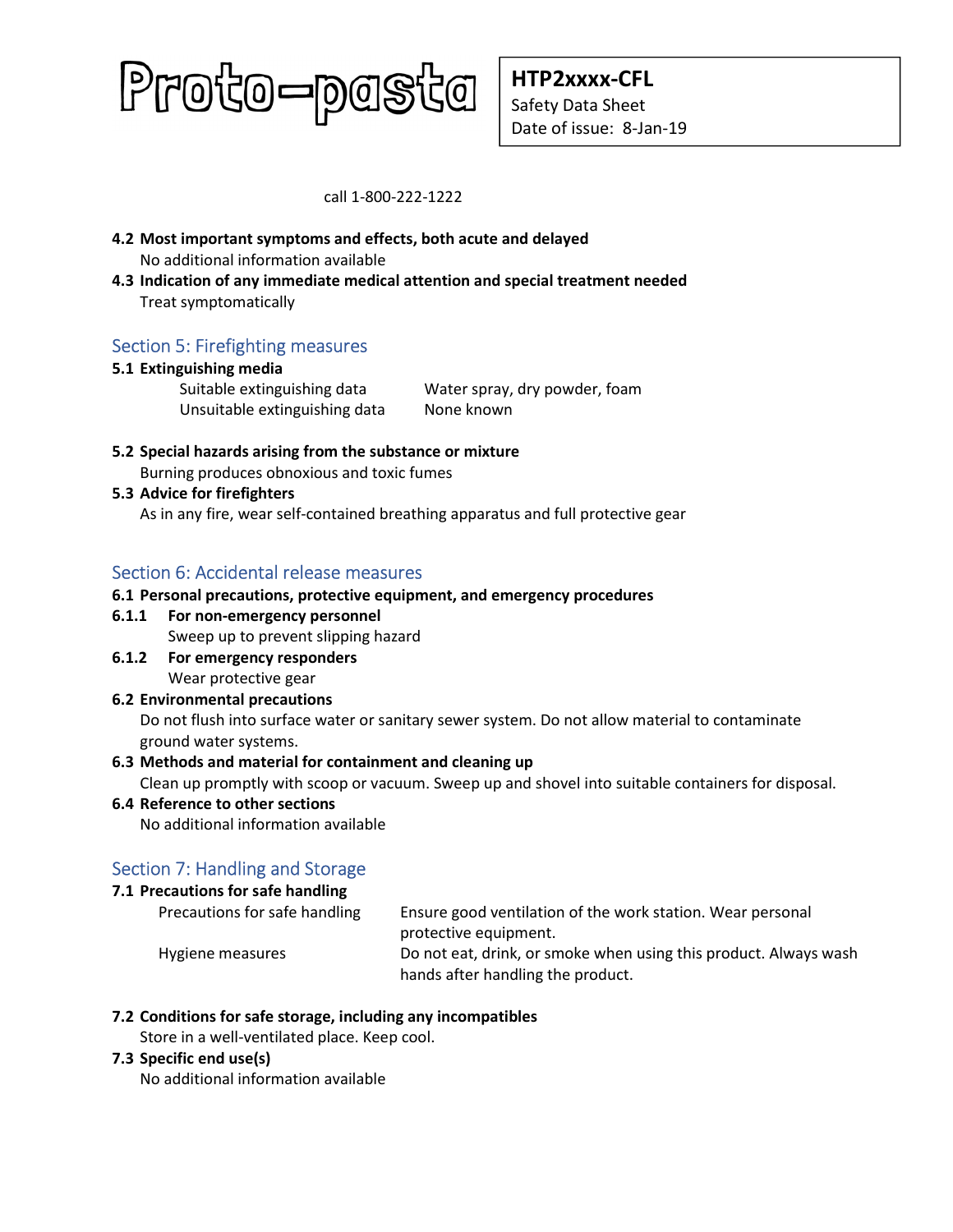

HTP2xxxx-CFL Safety Data Sheet Date of issue: 8-Jan-19

# Section 8: Exposure controls/personal protection

#### 8.1 Control parameters

Where reasonably practicable, use local exhaust ventilation and good general extraction. Provide appropriate exhaust ventilation in places where dust is formed.

#### 8.2 Exposure controls

| Appropriate engineering controls | Ensure good ventilation of the work station                                 |
|----------------------------------|-----------------------------------------------------------------------------|
| Hand protection                  | Protective gloves                                                           |
| Eye protection                   | Safety glasses                                                              |
| Skin and body protection         | Impervious clothing                                                         |
| Respiratory protection           | In case of insufficient ventilation, wear suitable respiratory<br>equipment |
| Environmental exposure controls  | Avoid release into the environment                                          |

# Section 9: Physical and chemical properties

## 9.1 Information on basic physical and chemical properties

| Physical state                | Solid                                                         |
|-------------------------------|---------------------------------------------------------------|
| Appearance                    | Monofilament plastic, thin strand                             |
| Color                         | Light gray                                                    |
| Odor                          | Light, sweet odor during processing; none at room temperature |
| Odor threshold                | Not applicable                                                |
| рH                            | Not applicable                                                |
| Melting point                 | 195-225C                                                      |
| Freezing point                | Not applicable                                                |
| <b>Boiling point</b>          | Not applicable                                                |
| Flash point                   | Not determined                                                |
| Relative evaporation rate     | Not applicable                                                |
| Flammability                  | Combustible if heated                                         |
| <b>Explosion limits</b>       | Not applicable                                                |
| <b>Explosive properties</b>   | Not applicable                                                |
| Oxidizing properties          | Not applicable                                                |
| Vapor pressure                | Not determined                                                |
| Relative density              | $1.15$ g/cc                                                   |
| Relative vapor density at 20C | Not determined                                                |
| Solubility                    | Insoluble                                                     |
| Log Pow                       | Not determined                                                |
| Log Kow                       | Not determined                                                |
| Auto-ignition temperature     | 300-400C                                                      |
| Decomposition temperature     | 250C                                                          |
| Viscosity                     | Not applicable                                                |
| Viscosity, kinematic          | Not applicable                                                |
| Viscosity, dynamic            | Not applicable                                                |

#### 9.2 Other information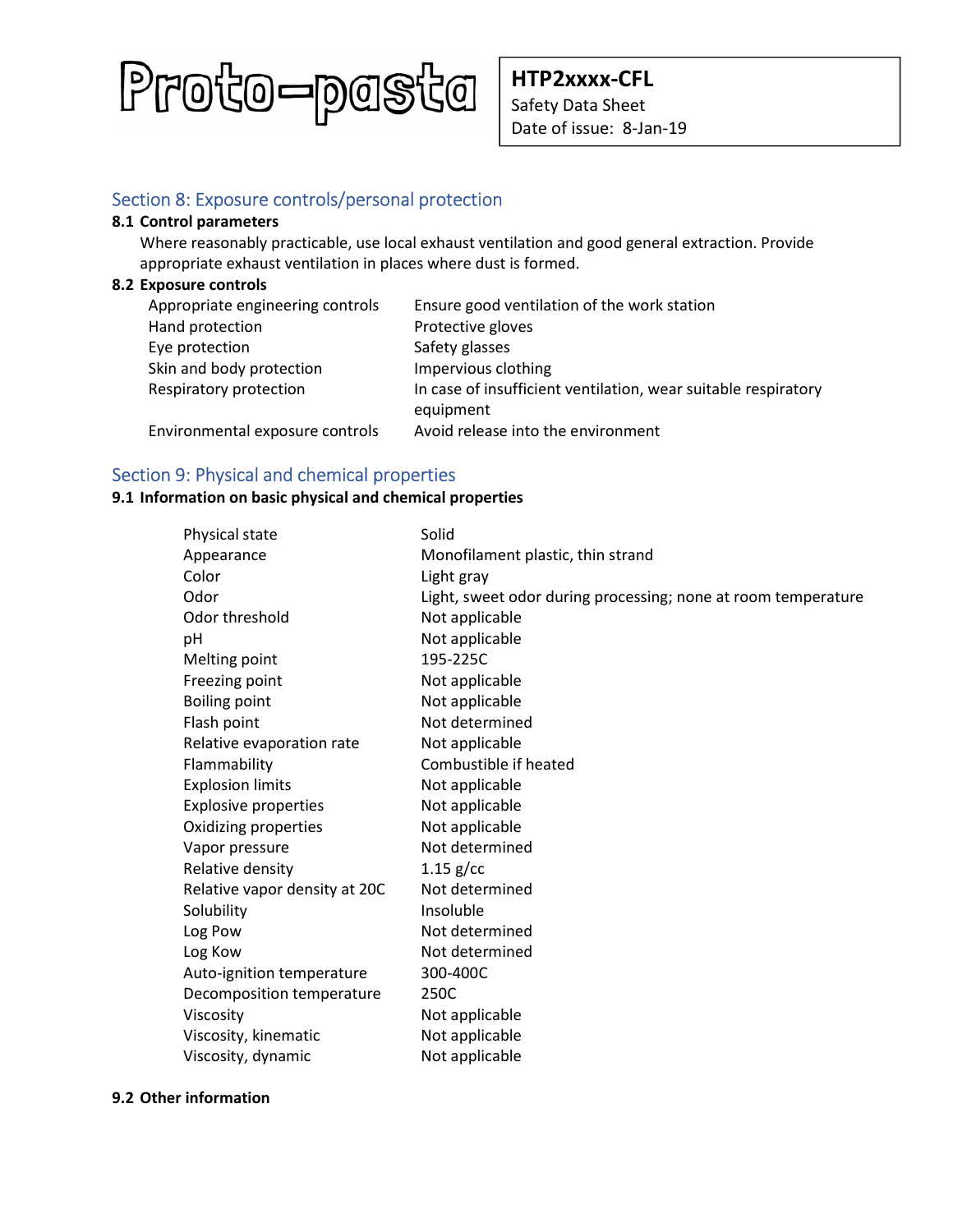

HTP2xxxx-CFL Safety Data Sheet Date of issue: 8-Jan-19

No other information available

# Section 10: Stability and reactivity

#### 10.1 Reactivity

Stable when stored as recommended

10.2 Chemical Stability Stable when stored/used as recommended

# 10.3 Possibility of hazardous reactions

None known

- 10.4 Conditions to avoid Temperatures above 230C
- 10.5 Incompatible materials

Oxidizing agents, strong acids, strong bases.

#### 10.6 Hazardous decomposition products

Burning produces obnoxious and toxic fumes. Aldehydes, carbon monoxide, carbon dioxide

# Section 11: Toxicological information

## 11.1 Information on toxicological effects

| Acute toxicity                    | None known                                           |
|-----------------------------------|------------------------------------------------------|
| Skin corrosion/irritation         | Contact with molten material may cause thermal burns |
| Serious eye damage/irritation     | Contact with dust/fumes may cause irritation         |
| Respiratory or skin sensitization | None known                                           |
| Germ cell mutagenicity            | Not determined                                       |
| Carcinogenicity                   | Suspected of causing cancer                          |
| Reproductive toxicity             | Not classified                                       |
| STOT-single exposure              | Not determined                                       |
| STOT-repeated exposure            | Not determined                                       |
| Aspiration hazard                 | None known                                           |

# Section 12: Ecological information

## 12.1 Toxicity

- Not determined
- 12.2 Persistence and degradability Not determined
- 12.3 Bioaccumulative potential Not determined

## 12.4 Mobility in soil

Not determined

12.5 Results of PBT and vPvB assessment Not applicable

## 12.6 Other adverse effects

No other information available